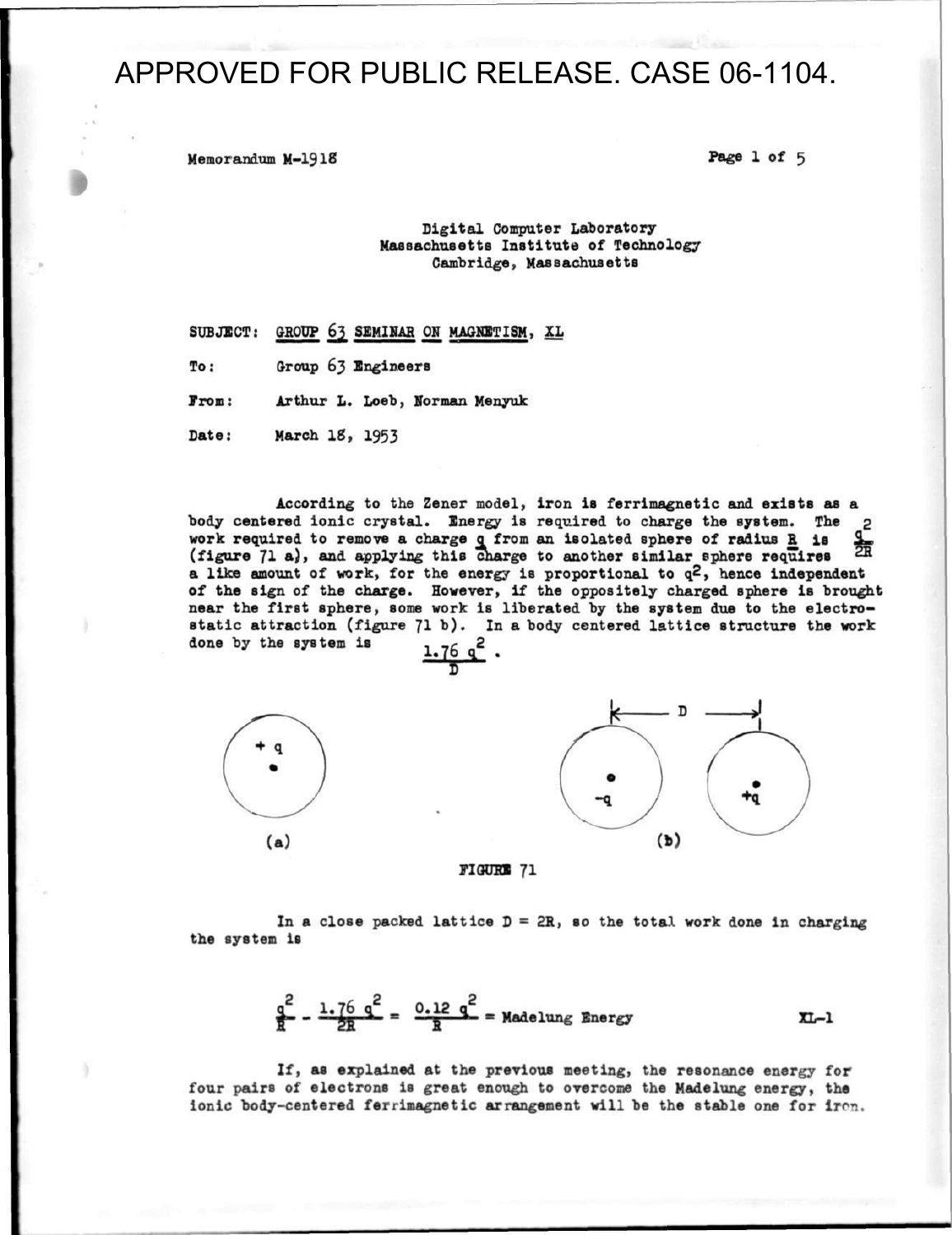**Memorandum M-19 18 Page 2 of 5** 

**Zener next discusses the magnetic structures of iron alloyed with other first row transition metals in a body centered structure. The variation of the saturation magnetization of these alloys can be approximated by** 

 $\frac{d\mu}{d\mathbf{N}} = \mu_B$   $\mathbf{X} \mathbf{L}$ 

where  $\mu$  is the saturation magnetic moment per atom, N is the number of electrons of the alloying element, and  $\mu_B$  represents a Bohr magneton. When the average magnetic moment has reached 5  $\mu_B$ , further additions reverse the sign of  $\mu_B$ . The **magnetic moment has reached 5**  $\mu_B$ **, further additions reverse the sign of**  $\frac{d\mu}{dN}$ **.** reason for this will be shown later.

**Table I shows the spin orientation and the number of exchange pairs**  of the 3d electrons of the first row transition elements in the solid state.

|           |            | ________                                                |           |  |
|-----------|------------|---------------------------------------------------------|-----------|--|
| Element   | Atomic No. | Spin Orientation                                        | No. Pairs |  |
| Vanadium  | 23         |                                                         | 6         |  |
| Chromium  | 5#         | $\rightarrow$ $\rightarrow$ $\rightarrow$ $\rightarrow$ | 10        |  |
| Manganese | 25         | ナナナス                                                    | 10        |  |
| Iron      | 26         | →さこ                                                     | 11        |  |
| Cobalt    | 27         | <b>ナごこご</b>                                             | 13        |  |
| Nickel    | 28         | コミミニミ                                                   | 16        |  |

**T4BLB I** 

**Upon combination with iron as an alloying element, there will be a tendency for the <1 shell electrons of the iron atom and the neighboring alloying atom to redistribute themselves so as to reduce the energy to a minimum. Since the exchange interaction introduces a negative energy factor, the spins should align themselves so as to maximize the number of exchange pairB. This exchange effect will dominate if the exchange energy is greater than the Madelung energy. Trom this point of view let us consider.the spin alignment one might expect for the various alloys. The results are shown in Table II.**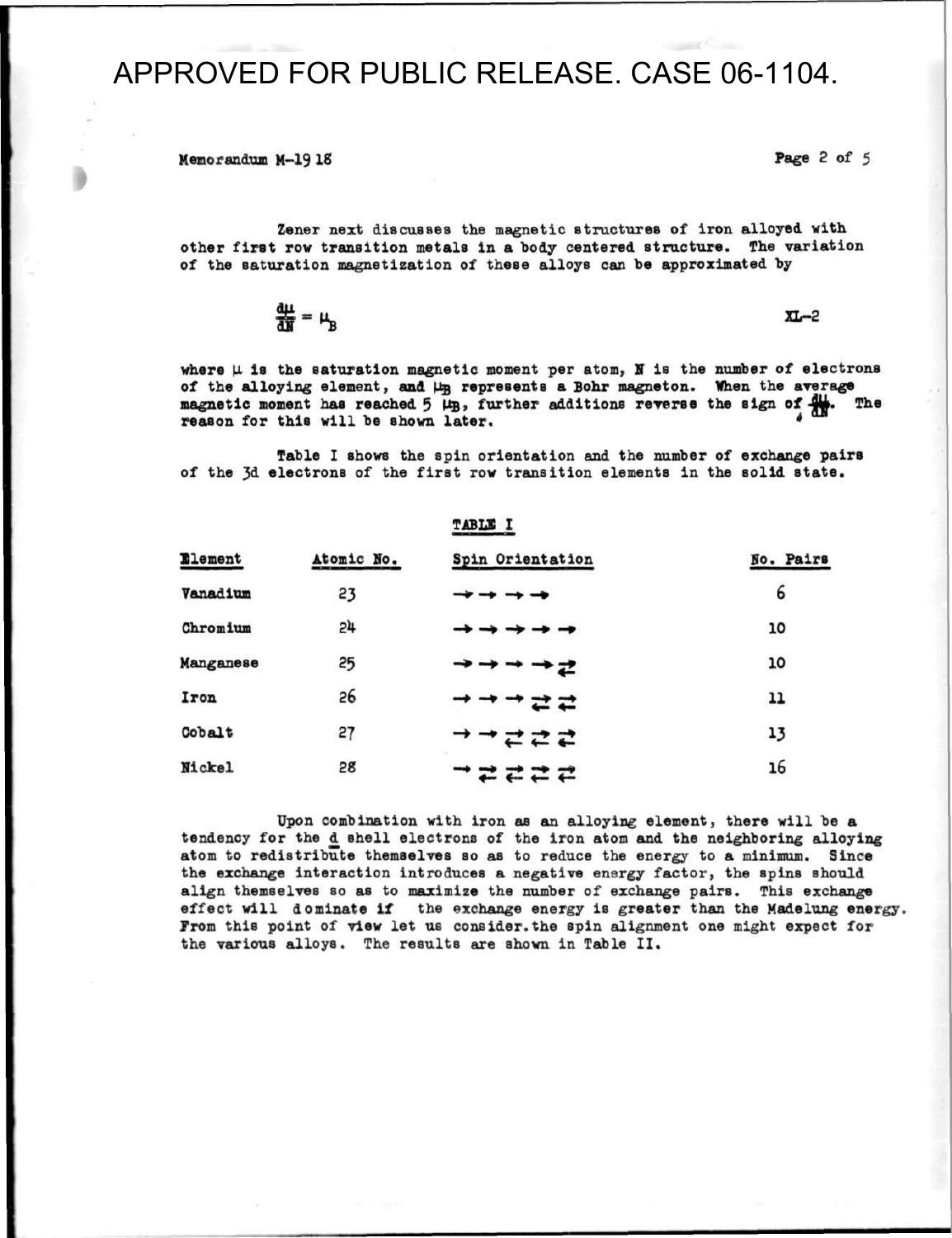#### **Memorandum M-1918**

**Page 3 of 5** 

| Alloy       | Spin alignment                                                                      |                                                                              | μ               | No. Pairs |                            |
|-------------|-------------------------------------------------------------------------------------|------------------------------------------------------------------------------|-----------------|-----------|----------------------------|
|             | Atom 1                                                                              | Atom <sub>2</sub>                                                            |                 | Alloy     | Individual<br><b>Atoms</b> |
| $F$ $o$ $V$ | $\begin{array}{c}\n\mathbf{r}_{\mathrm{e}} \\ \mathbf{r}_{\mathrm{e}}\n\end{array}$ | $\leftarrow$ $\leftarrow$ $\leftarrow$<br>┳<br>$\mathbf{r}\mathrm{e}^{+\!+}$ | ሤ               | 20        | 17                         |
| Fe Cr       | Fe<br>$c_x$ =                                                                       | $c_{\bf r}$<br>$\mathbf{Fe}^{\text{++}}$                                     | 2щ              | 21        | 21                         |
| Fe Mn       | <b>Fe</b><br>Kn <sup>=</sup>                                                        | + + + +<br>Mn <sup>+</sup><br>$\mathbb{F}e^{\pm\pm}$                         | 34B             | 23        | 21                         |
| Fe Fe       | $\rightarrow$ $\rightarrow$ $\rightarrow$<br>Fe <sup>-</sup>                        | $r$ e $^+$                                                                   | $44\frac{1}{B}$ | 26        | 55                         |
| Fer Co      | $\mathtt{Co}^\equiv$<br>$\mathbf{r}\in$                                             | $r e^+$<br>$\circ\circ^{\text{++}}$                                          | $5H_B$          | 30        | 51                         |
| Te Ni       | → → →<br>*****<br>N1<br>$\mathbf{Fe}^{\Xi}$                                         | $Fe+$<br>$Ni$ <sup>++</sup>                                                  | $4\mu_B$        | 30        | 27                         |

**TABU! II** 

**From Table II it can be seen that the net spin per atom pair increases**  by one Bohr magneton on going from one alloying transition element to the next, until the value  $\mu = 5\mu_{\text{B}}$  is reached. Beyond this, the net spin per atom pair de**creases by one Bohr magneton. This agrees with equation XL-2.** 

**With the exception of the Fe-Fe (pure iron) system, which was discussed previously, the ionic charge will depend upon whether the alloying element is in the site of atom 1 or atom 2. This is indicated in Table II, with the charge of the iron and alloying Ions given for each site. Since the work done to charge the atoms will be greater for higher ionic charge, it is energetically more favorable for the ions to so arrange themselves in the lattice sites as to have the lower ionic charge. The favored position has been listed first in every**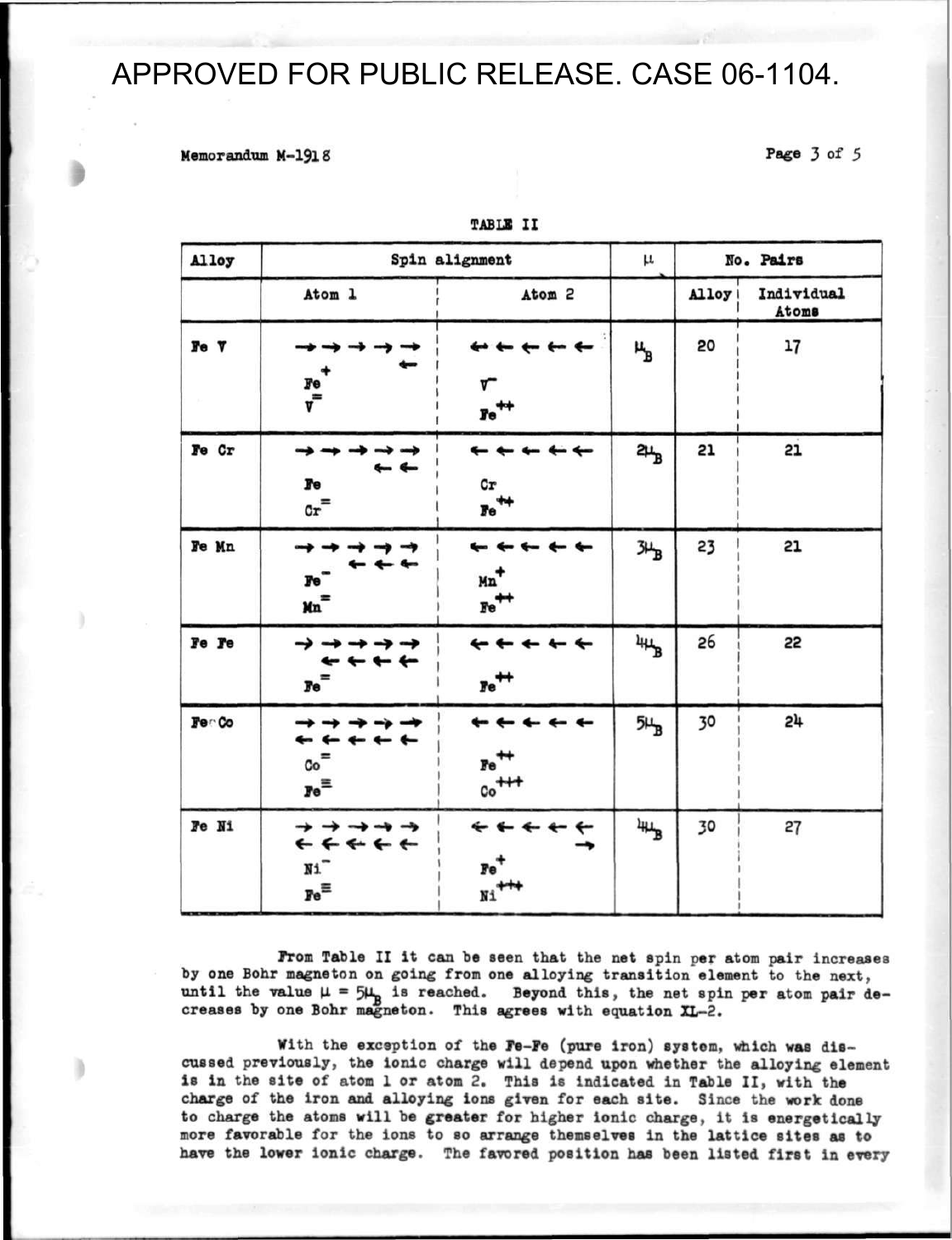**Memorandum M-1918** Page  $\frac{1}{2}$  of 5

**case in Table II. In view of this tendency to favor particular sites, one might expect an ordered alloy.** 

**It is possible to have triply charged ions in an iron-cobalt system,**  since the work required to charge these ions is overcome by the six exchange **pairs gained thereby. An iron-nickel system, however, yields a gain of only**  three exchange pairs, and this is not enough to overcome the ionization energy. **Therefore, an iron-nickel system of the form Fe<sup>=</sup> Ni + + <sup>+</sup> cannot exist.** 

**Let us further consider ordered alloys of iron where the alloying element is not a transition element. It was previously shown that the polarity of a given iron atom would be expected to fluctuate rapidly. This will no longer be true if the alloying atom has a strong preference for a particular**  polarity. This is true for Fe<sub>7</sub>Si, where the silicon atoms prefer to occupy the  $\mathbf{B}$  is the  $\mathbf{B}$  rather than an<sup> $\Im \mathbf{F}e^{\frac{1}{2}}$  ion. The lattice structure will be as shown</sup> in figure 72. Silicon gives up two valence electrons to completely fill the incomplete d shells of the surrounding Fe<sup> $=$ </sup> ions, changing them to Fe<sup> $=$ </sup> ions and becoming Si<sup>++</sup>.





**POSTULATED SPIN STRUCTURE OF Fe<sub>x</sub>Si** 



**As shown in figure** *12,* **the negative iron ions occupy the corner sites of a simple lattice. The positive iron ions occupy half the center sites, and**  the silicon ions occupy the other half. The Fe<sup>++</sup> ions have a magnetic moment of 5µ<sub>B</sub>, while the Fe<sup> $\equiv$ </sup> and Si have zero magnetic moment. This leads to an average magnetic moment of  $5/4 \mu_p$  per atom, which is in agreement with the experimental **value.**